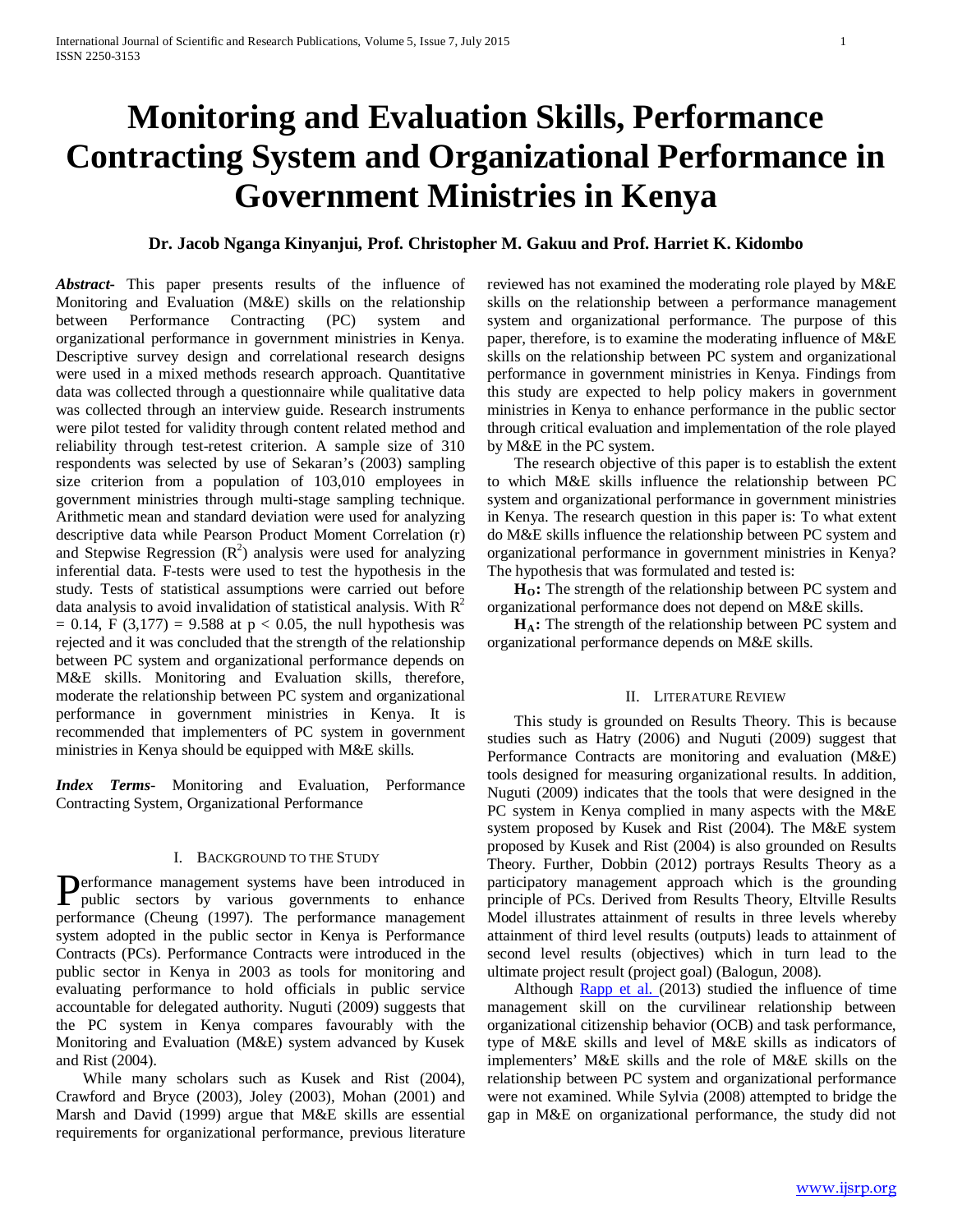examine the moderating influence of M&E skills on the relationship between PC system and organizational performance. Since results from matching survey data collected from 212 employees and 41 supervisors and from task performance metrics collected several months later in the study carried out b[y Rapp et](http://www.ncbi.nlm.nih.gov/pubmed?term=Rapp%20AA%5BAuthor%5D&cauthor=true&cauthor_uid=23379912)  [al. \(](http://www.ncbi.nlm.nih.gov/pubmed?term=Rapp%20AA%5BAuthor%5D&cauthor=true&cauthor_uid=23379912)2013) indicated that the curvilinear association between OCB and task performance is significantly moderated by employees' time management skill; the study can be enriched by testing the moderating influence of M&E skills on the relationship between a performance management system and organizational performance.

 Similarly, while clear measurement of multidimensional constructs such as managerial performance and technical skills is essential, limitations in the work carried out by Sylvia (2008) which include self-selection bias and availability of objective technical skills measures can be minimized by developing component-based measures of these constructs. In particular, the said knowledge gaps have been eliminated in the current study by identifying the type of M&E skills and level of M&E skills as indicators of M&E skills among PC implementers.

# III. RESEARCH METHODOLOGY

 Descriptive survey design and correlational research design were used. The choice of these two research designs was informed by the descriptive and inferential data analysis required in this study. While descriptive survey helped the researcher to describe phenomena, correlational research design helped the researcher to identify predictive relationships by using correlations and stepwise regression modelling. Mixed mode research approach was used. By use of mixed mode research approach, qualitative and quantitative data analyses were carried out simultaneously in a cross-sectional manner. This means that descriptive, inferential and qualitative data analysis were carried out in the study with the research freedom to make use of both descriptive and inferential data analysis techniques as advanced by pragmatism research paradigm, the philosophy that guided this study.

 The research population was 103,010 public service employees in the 18 Government Ministries in Kenya (GOK, 2013) who are employed on permanent terms basis and are involved in performance contracts. Multi-stage sampling technique was used because the research context comprised government ministries which are large and complex organizations in respect to departmentalization. Huber (2004) argues that multi-stage sampling technique would be the most preferred sampling technique for large organizations with various departments in research situations whereby it is desired every sub-population to be presented in the sample.

 At the first stage of the sampling procedure, 50% of the government ministries were selected. In selecting 50% of the government ministries, the 18 ministries were arranged alphabetically and every even number ministry was selected for study. The 9 selected ministries formed the research subpopulation. At the second stage of the sampling procedure, departments (research categories) were randomly selected for study from the ministries (sub-populations). For ministries with less than 30 departments, only one department was selected at random. For ministries with more than 30 departments, 2 departments were selected at random. In total, therefore, 10 departments were selected.

 At the third and last stage of the sampling procedure, individual respondents were randomly sampled from the selected 10 departments. This is because by selecting respondents from each strata (research category) in the research population, the sample was more representative. For acquisition of the qualitative data, the ten departmental heads for the selected departments were interviewed. The sample size was 310 respondents. Three hundred (300) of the respondents were selected from ordinary employees while 10 of the respondents were the heads of the selected departments. In the determination of the sample size, Sekaran's (2003) criterion on selection of sample size was considered.

 Secondary data was used to acquire information on the performances of the ministries of government. This information was obtained from previous evaluation reports carried out as well as the performance contracting documents. Raw data was gathered directly from the respondents and was used to analyze the relationships that were being investigated in the study. To obtain sufficient information, triangulation of research instruments was done. The research instruments that were used in this study for data collection were a self-administered structured questionnaire and an interview guide. A self-administered structured questionnaire was used to collect the quantitative strands while the interview guide was used to collect the qualitative strands of the research.

 Reliability of research instruments was done through testretest method using Cronbach. In the pilot test, the composite Cronbach's  $\alpha$  (Alpha) Reliability Coefficient for the research instrument was 0.705222. This method involved administering the same test twice to the same group after a time interval of two weeks between the first and the second administration of the research instruments. The test re-test criterion was selected because the respondents were expected to understand the significance of the research and were, therefore, expected to willingly fill the questionnaires for the second time. In addition, ministries of government in Kenya, being public entities, were easily accessible and hence the practicality of re-testing the research instruments.

 While collecting data from heads of the selected departments from the 9 ministries of government under study, interviews were conducted by the researcher. Data collection from the ordinary employees in government ministries was done with the aid of nine research assistants trained in research; each assigned one ministry to enhance the rate of return of questionnaires.

 Mixed methods data analysis techniques were employed in this study incorporating both descriptive and inferential data analysis. Non-parametric data was analyzed descriptively by use of measures of central tendency and measures of dispersion as the tools of data analysis. The arithmetic mean was the measure of central tendency statistical tool that was used for data analysis while the standard deviation was the measure of dispersion statistical tool of data analysis that was used. In data analysis, measures of central tendency are used when the set of data values are finite and the data is expected to cluster around some central value (Weisberg, 1992).

 To analyze the influence of the moderating variable on the relationship between the independent variable and the dependent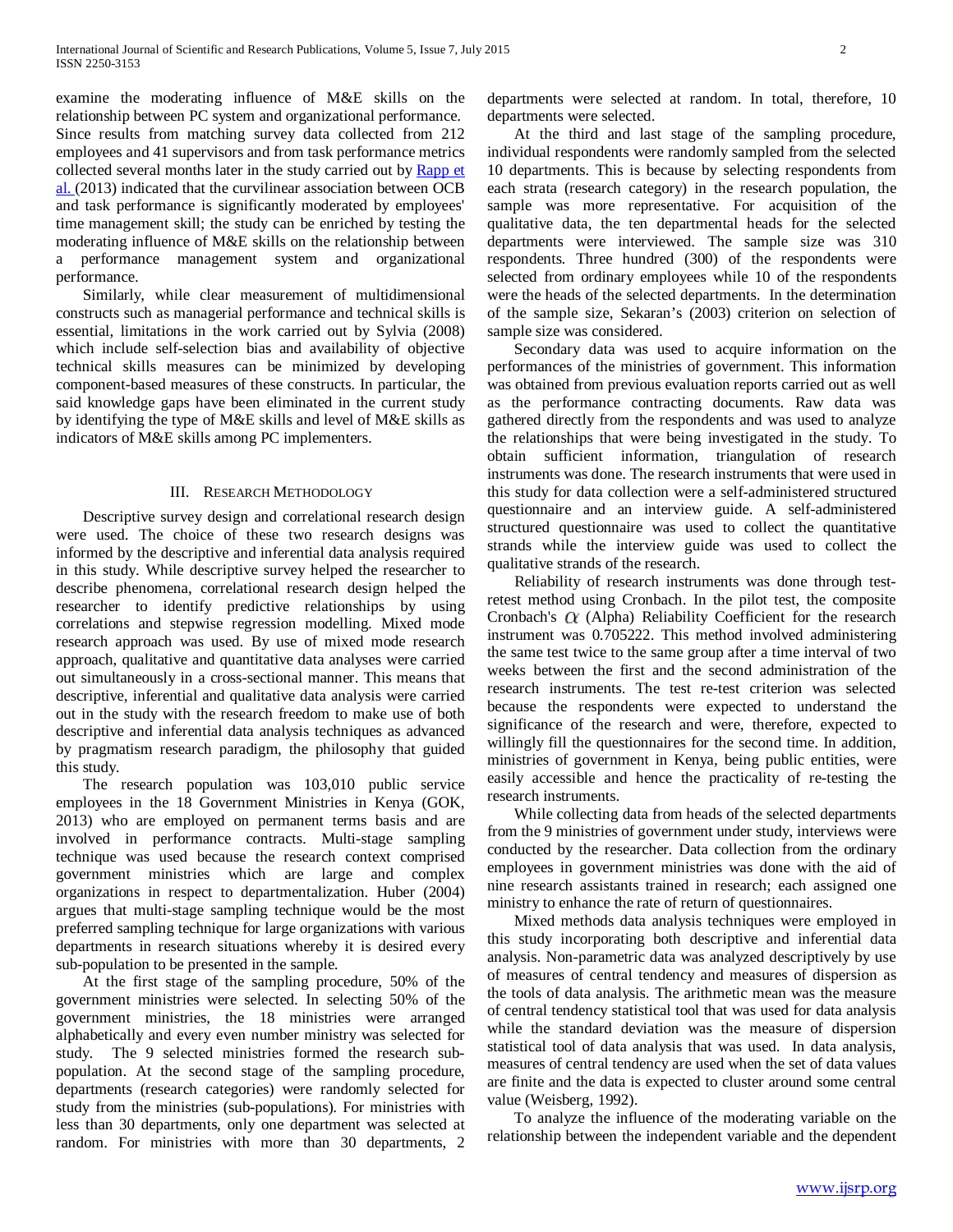variable, Stepwise Regression  $(R^2)$  analysis was used. Larry (2013) indicates that Stepwise Regression  $(R^2)$  involves mathematical modeling whereby the predictor variables are deliberately chosen without necessary being backed by theory. Although literature has been cited in this study on the influence of M&E skills on the dependent variable, no previous literature has been identified that directly indicates the influence of the moderating variable on the relationship between the main predictor variable and the dependent variable. Since the influence

Organizational Performance = f (PC System, Organizational Structure)

|                                      | $y = \beta_0 + \beta_1 X_1 + \beta_2 X_2 + \beta_3 X_3 + \beta_4 X_4 + \beta_{14} X_1 X_4 + \beta_{24} X_2 X_4 + \beta_{34} X_3 X_4 + \varepsilon$ |
|--------------------------------------|----------------------------------------------------------------------------------------------------------------------------------------------------|
| Where                                |                                                                                                                                                    |
| у                                    | Organizational Performance                                                                                                                         |
| $X_{1}$                              | <b>PC</b> Targets                                                                                                                                  |
| $X_{2}$                              | <b>PC</b> Tools                                                                                                                                    |
| $X_{\mathcal{R}}$                    | PC Implementer Participation                                                                                                                       |
| $X_{4}$                              | M&E Skills                                                                                                                                         |
| $\beta_0, \beta_1, \beta_2, \beta_3$ | <b>Beta Values</b>                                                                                                                                 |
| ε                                    | Error Term                                                                                                                                         |

was:

 Although various tests are used to test hypotheses for Stepwise Regression  $(R^2)$ , Moriya (2008) argues that in practice, F-Tests are the most commonly used to test confidence intervals and hypotheses. If for a given sample, F(r) is the Fisher transformation of  $r$ , and  $n$  is the sample size, then  $F(r)$ approximately follows a [normal distribution](http://en.wikipedia.org/wiki/Normal_distribution) given the assumption that the sample pairs are [independent and identically](http://en.wikipedia.org/wiki/Independent_and_identically_distributed)  [distributed](http://en.wikipedia.org/wiki/Independent_and_identically_distributed) and follow a [bivariate normal distribution.](http://en.wikipedia.org/wiki/Bivariate_normal_distribution) Thus an approximate r-value can be obtained from a normal probability table. For a large enough sample where  $n > 30$  as was the case in this study, then F-values can be obtained using Fisher transformation and the hypotheses tested normally by use of F-Tests (Moriya, 2008). In stepwise regression modelling, if the moderating variable under consideration was excluded from the final regression model,  $H_0$  was accepted. Where  $H_0$  was rejected,  $R^2$  values were considered in determination of the strength of the relationship.

# IV. FINDINGS

 Out of the 300 questionnaires that were administered, 184 questionnaires were duly filled and returned and, therefore, regarded as the responsive instruments, and, formed the basis for data analysis. This formed a response rate of 61.3%. Forty two percent (42.1%) of the respondents were females while 57.9% were males and they were normally distributed in respect to government ministries, age group, level of education and tenure of service in public service. Kolmogorov-Smirnov test statistic (KS-test) and Shapiro-Wilk test (SW-test) were carried out to ascertain that the research data was collected from a normal population.

 Existence of singularity and multicollinearity between predictor variables were also checked before undertaking regression analysis through correlations and residual tables generated by SPSS by analyzing the tolerance values under collinearity to ensure that the linear assumptions were not violated. Scatter diagrams were plotted prior to undertaking correlation analysis among the independent variables to check existence of homoscedasticity while existence of heteroscedasticity was checked through the correlation and residual tables generated by SPSS that were used to test for existence of collinearity.

of the moderating variable on the relationship between the main predictor variable and the dependent variable was deliberately chosen in this study, then the requirement for the use of Stepwise Regression  $(R^2)$  for parametric data analysis was satisfied. The regression model that guided the inferential analysis in this study

 Type I error was minimized by using a confidence level of 95% implying that the standard variate was 1.96 and the sample proportion (p) was less than or equal to 0.05 while Type II error was minimized by taking a large enough sample of 310 respondents. The weighting criteria of responses of Likert-type data assumed an equidistance of 0.8 whereby Strongly Disagree (SD)  $1 < SD < 1.8$ ; Disagree (D)  $1.8 < D < 2.6$ ; Neutral (N)  $2.6 <$  $N < 3.4$ ; Agree (A)  $3.4 < A < 4.2$ ; and Strongly Agree (SA)  $4.2 <$  $SA < 5.0$ .

 Theoretical literature links M&E skills with organizational performance. Empirical review indicates that M&E skills influence organizational performance. Ten items were developed to measure the extent of this relationship. In the descriptive analysis, the composite mean score for these items was 3.7115 while the composite standard deviation was 0.56682. This result indicates that respondents agreed that M&E skills positively influenced the relationship between the PC system and organizational performance.

 To analyze inferential data, stepwise multiple regressions were used. The regression results for the moderating influence of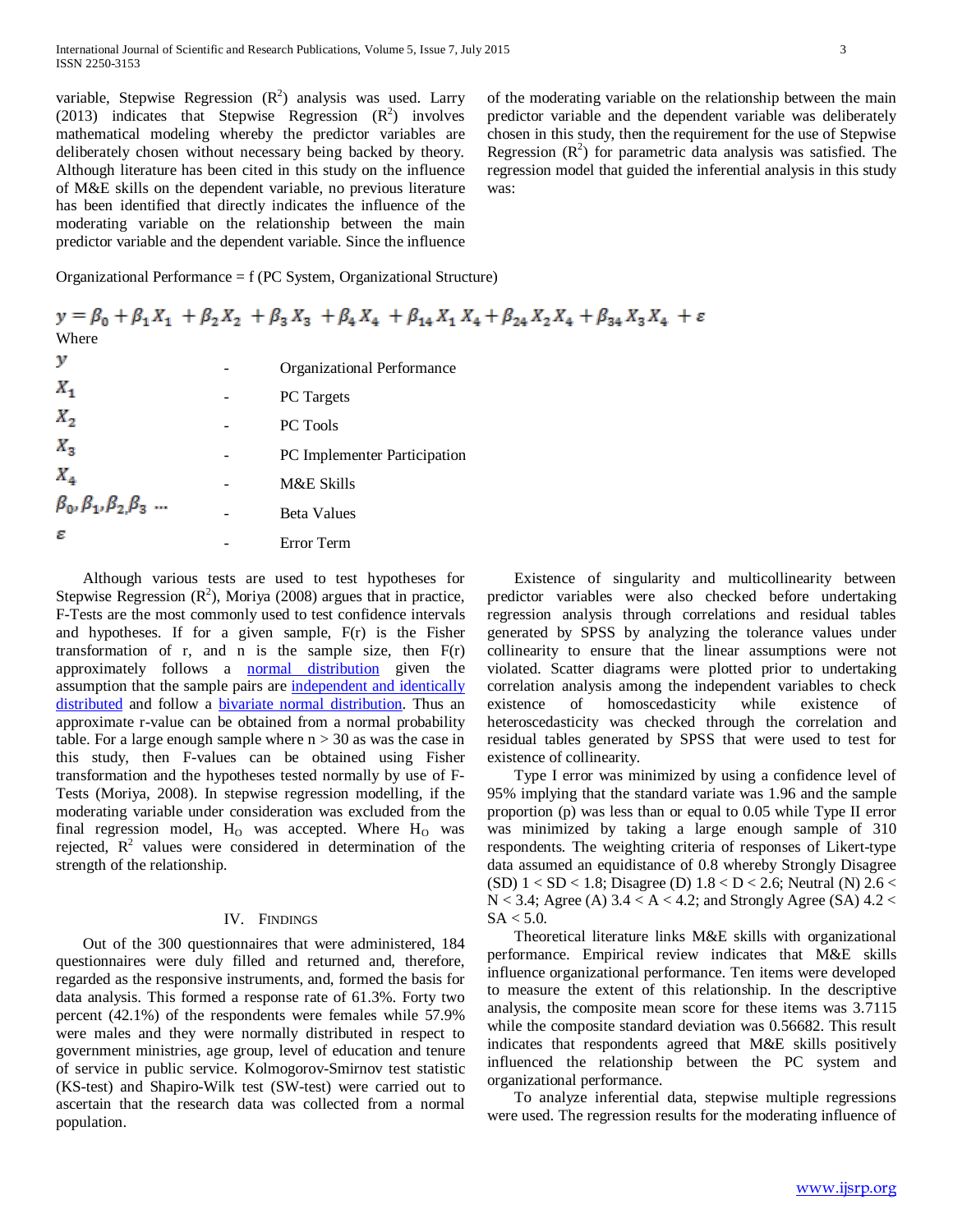M&E skills on the relationship between PC system and organizational performance are presented in Table 1. *Table 1: Regression Results for the Influence of Implementer M&E Skills on the Relationship between PC System and Organizational Performance*

| Model r        |                   | ${\bf R}^2$ | <b>Adjusted</b><br>${\bf R}^2$ | F      | <b>Beta</b> | <b>Predictor Variables</b>  |
|----------------|-------------------|-------------|--------------------------------|--------|-------------|-----------------------------|
|                | .268a             | .072        | .067                           | 13.841 | 3.007       | <b>Constant Term</b>        |
|                |                   |             |                                |        | .234        | M&E Skills                  |
| $\mathfrak{D}$ | .331 <sub>b</sub> | .110        | .100                           | 10.973 | 3.007       | <b>Constant Term</b>        |
|                |                   |             |                                |        | 1.042       | M&E Skills                  |
|                |                   |             |                                |        | $-.199$     | $(PC~Targets + M&E~Skills)$ |
| 3              | .374c             | .140        | .125                           | 9.588  | 2.527       | <b>Constant Term</b>        |
|                |                   |             |                                |        | 1.288       | M&E Skills                  |
|                |                   |             |                                |        | $-.278$     | $(PC~Targets + M&E~Skills)$ |
|                |                   |             |                                |        | .145        | PC Tools                    |

a. Predictors: (Constant); X4

b. Predictors: (Constant);  $X_4$ ;  $X_1X_4$ 

c. Predictors: (Constant);  $X_4$ ;  $X_1X_4$ ;  $X_2$ Model 1:  $F(1,179) = 13.841$  at  $p < 0.05$  level of significance

Model 2:  $F(2,178) = 10.973$  at  $p < 0.05$  level of significance

Model 3:  $F(3,177) = 9.588$  at  $p < 0.05$  level of significance

 Since the components of PC system are PC targets, PC tools and implementer participation; stepwise multiple regressions were performed to determine the best linear combination of PC targets, PC tools, PC implementer participation and implementer monitoring and evaluation (M&E) skills for predicting organizational performance.

 At the first step in stepwise regression modelling; PC targets; PC tools and PC implementer participation were excluded leaving implementer M&E skills as the only predictor variable of organizational performance. By substituting the beta values as well as the constant term, model 1 emanating from step one in regression modelling is as follows:

 $y = 3.007 + 0.234X_4$ 

 Based on the beta values of model 1, it can be argued that implementer M&E skills  $(X_4)$  contribute to 23.4% of the model. Since  $F(1,179) = 13.841$  at  $p < 0.05$  level of significance, it can 95% confidently be concluded that implementer M&E skills predict organizational performance (y). The  $\mathbb{R}^2$  values of the model indicate that implementer M&E skills explain 7.2% of organizational performance. Although implementer M&E skills are identified as predictors of organizational performance; at 7.2%, they are weak predictors at the first step in the regression modelling.

 At the second step of stepwise regression modelling in this research objective; PC tools and PC implementer participation were excluded in stepwise modelling leaving implementer M&E skills and a combination of PC targets and M&E skills as the predictor variables of organizational performance. By substituting the beta values as well as the constant term, model 2 emanating from the second step in regression modelling is as follows:

 $y = 3.007 + 1.042X_4 - 0.199X_1X_4$ 

 Based on the beta values of model 2, it can be argued that implementer M&E skills  $(X_4)$  contribute to 104.2% of the model while PC targets negatively influence organizational performance by 19.9% in the model. Since  $F(2,178) = 10.973$  at  $p < 0.05$  level of significance; it can 95% confidently be concluded that the interaction between M&E skills  $(X_4)$  and PC targets  $(X_1)$ negatively influence organizational performance (y) at this step of the regression modelling. The  $R^2$  values of the model indicate that the combination of implementer M&E skills and PC targets explain 11.0% of organizational performance.

 At the third and final step of stepwise regression modelling in this research objective; implementer participation was excluded in stepwise modelling leaving implementer M&E skills; a combination of PC targets and M&E skills; and PC tools as the predictor variables of organizational performance. By substituting the beta values as well as the constant term, model 3 emanating from the third step in regression modelling is as follows:

 $y = 2.527 + 0.145X_2 + 1.288X_4 - 0.278X_1X_4$ 

 Based on the beta values of model 3, it can be concluded that implementer M&E skills  $(X_4)$  contribute to 128.8% of the model while PC tools contribute to 14.5% of the model. The interaction between M&E skills and PC targets negatively influence organizational performance by 27.8% in the model. Since  $F(2,177) = 9.588$  at  $p < 0.05$  level of significance; it can 95% confidently be concluded that the interaction between M&E skills  $(X_4)$  and PC targets  $(X_1)$  negatively influence organizational performance (y). Since model 3 is the last step in stepwise regression modelling, the  $R^2$  values of the model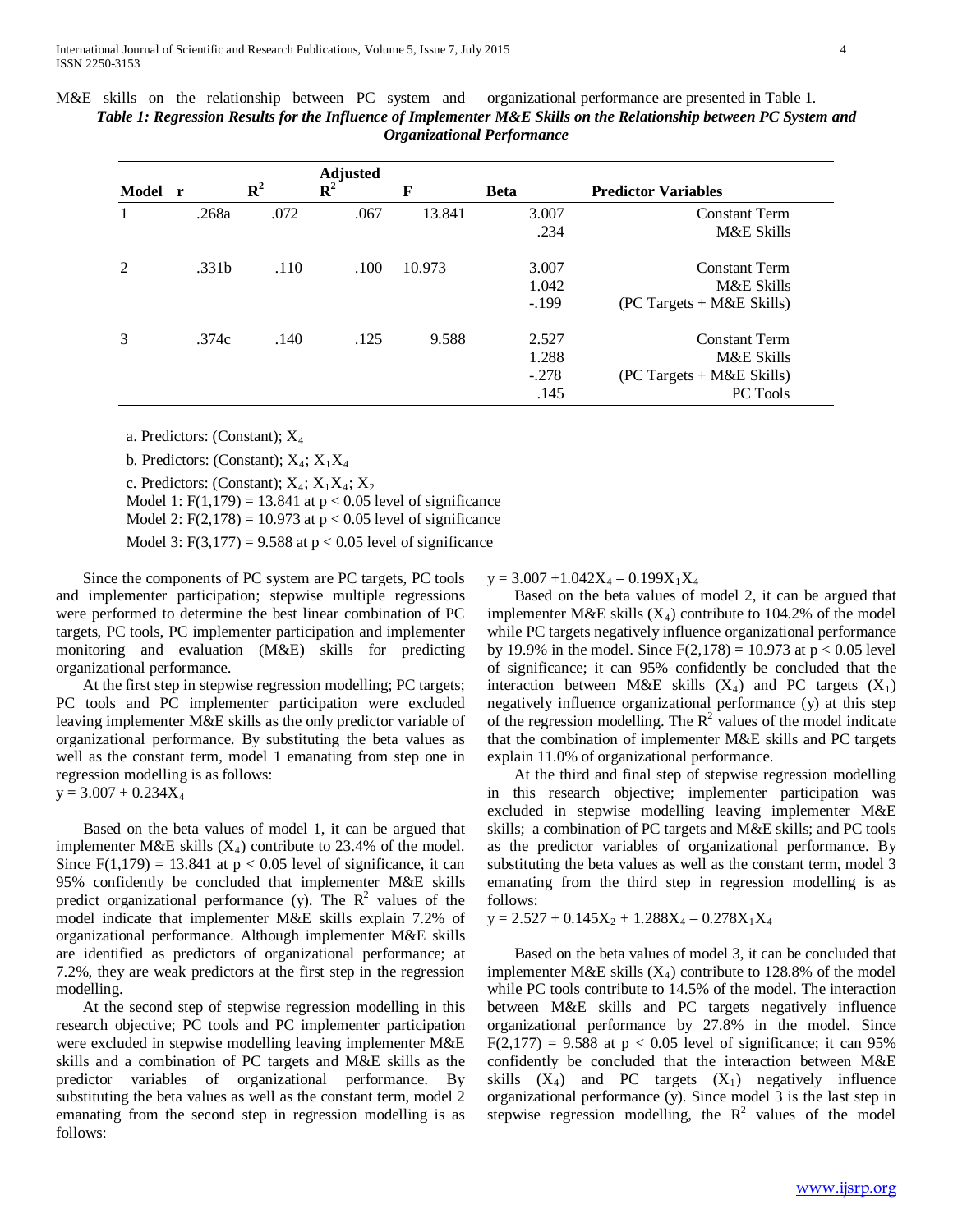indicate that the interaction between implementer M&E skills and PC system explain 14.0% of organizational performance.

 Therefore, it can be concluded that, implementer M&E skills moderate the relationship between PC system and organizational performance. The null hypothesis is, therefore, rejected and it is concluded that the strength of the relationship between performance contracting system and organizational performance depends on implementer M&E skills. The implication of these findings in the context of Government Ministries in Kenya is that organizational performance is influenced by the type and level of implementers' M&E skills. Therefore, for Ministries of Government in Kenya to enhance performance, implementers of the PC system need to be equipped with M&E skills.

 Although descriptive statistics indicate that respondents had monitoring and evaluation skills, interviews conducted indicate respondents were inadequately equipped with Monitoring and Evaluation (M&E) skills for continual improvement of the PC system. For instance, although descriptive statistics indicated that respondents were neutral on whether Government Ministries had an Integrated Performance Management System (IPMS), interviews conducted indicate that there is no IPMS implementer in Government Ministries. That descriptive statistics indicate that implementers were neutral on whether IPMS existed in Government Ministries suggests that PC implementers may not have been knowledgeable on Integrated Performance Management System. Another possibility for the findings from the descriptive statistics is that respondents did not want to look ignorant in as far as monitoring and evaluation skills were concerned. This is because interviews conducted indicated that respondents did not have most of the skills required in performance measurement like development of clearly stated performance indicators, conducting and writing evaluation reports and generation of performance based quarterly reports based on objectively verifiable indicators.

# V. DISCUSSIONS OF FINDINGS

 The research objective in this study is to determine the extent to which implementer Monitoring and Evaluation (M&E) skills influence the relationship between performance contracting system and organizational performance in government ministries in Kenya. The PC system implemented in government ministries in Kenya is regarded in the current study as a monitoring and evaluation system. Studies carried out by Nuguti (2009) indicate that the PC system in Kenya compares favourably with the monitoring and evaluation (M&E) system proposed by Kusek and Rist (2004). Ability to identify and develop performance indicators, conduct and write evaluation reports and generate quarterly reports based on objectively verifiable indicators are pointers of M&E skills. Marsh and David (1999) indicate that ability to undertake performance evaluation, develop performance indicators, undertake project appraisals, produce quarterly reports, develop work breakdown structures and develop M&E frameworks are indicators of M&E skills.

 Research hypothesis in this study is, therefore, developed to test whether the strength of the relationship between performance contracting system and organizational performance depend on implementer M&E skills. This hypothesis was formulated because although other studies link M&E skills with organizational performance in a performance management system, no previous study was found that examine the moderating role played by implementer M&E skills on the relationship between a performance management system and organizational performance. Findings from this study indicate that M&E skills moderate the relationship between performance contracting system and organizational performance in government ministries in Kenya. This implies that despite having an effective performance management system in the form of PC system, implementer M&E skills were required to achieve desired organizational performance.

 Descriptive statistics indicate that respondents had the requisite M&E skills needed for effective implementation of the PC system. However, interviews conducted indicate that respondents did not have the necessary M&E skills required at their performance level of operation in respect to implementation of the PC system. For instance, at the lowest level of management, unit/section heads, respondents are expected to be in position to identify and develop objectively verifiable indicators and produce quarterly reports. At higher levels of management, departmental heads, respondents are expected to be in position to conduct performance evaluations and produce commensurate reports. For the M&E units in Ministries, respondents, being the M&E specialists, are expected to be in position to develop integrated M&E systems.

 Without the required M&E skills for performance measurement, even though government ministries may outsource the services of external consultants, it will be difficult to objectively appraise reports submitted or systems implemented through outsourcing. Interviews conducted indicate that there is hardly any formal M&E training undertaken by M&E experts in government ministries, and, even most of the implementers charged with the specialized responsibility of the M&E units had not undertaken comprehensive M&E training at University level standards, but rather, they had a few days or weeks of rushed trainings through seminars. There is, therefore, need for government ministries to equip PC implementers with comprehensive M&E skills to enhance organizational performance.

# VI. CONCLUSIONS

 The research objective in this study is to determine the extent to which implementer monitoring and evaluation (M&E) skills influence the relationship between performance contracting system and organizational performance in government ministries in Kenya. The indicators of M&E skills are the type of M&E skills and level of M&E skills. The indicators for organizational performance are the rate of customer satisfaction, rate of employee satisfaction and level of participation in corporate social responsibilities. Regression modelling indicates that M&E skills moderate the relationship between performance contracting system and organizational performance.

 It is, therefore, concluded that M&E skills significantly influence the relationship between performance contracting system and organizational performance in government ministries in Kenya. Based on the descriptive findings, it is concluded that an integrated performance management system across all Ministries should be developed to enhance organizational